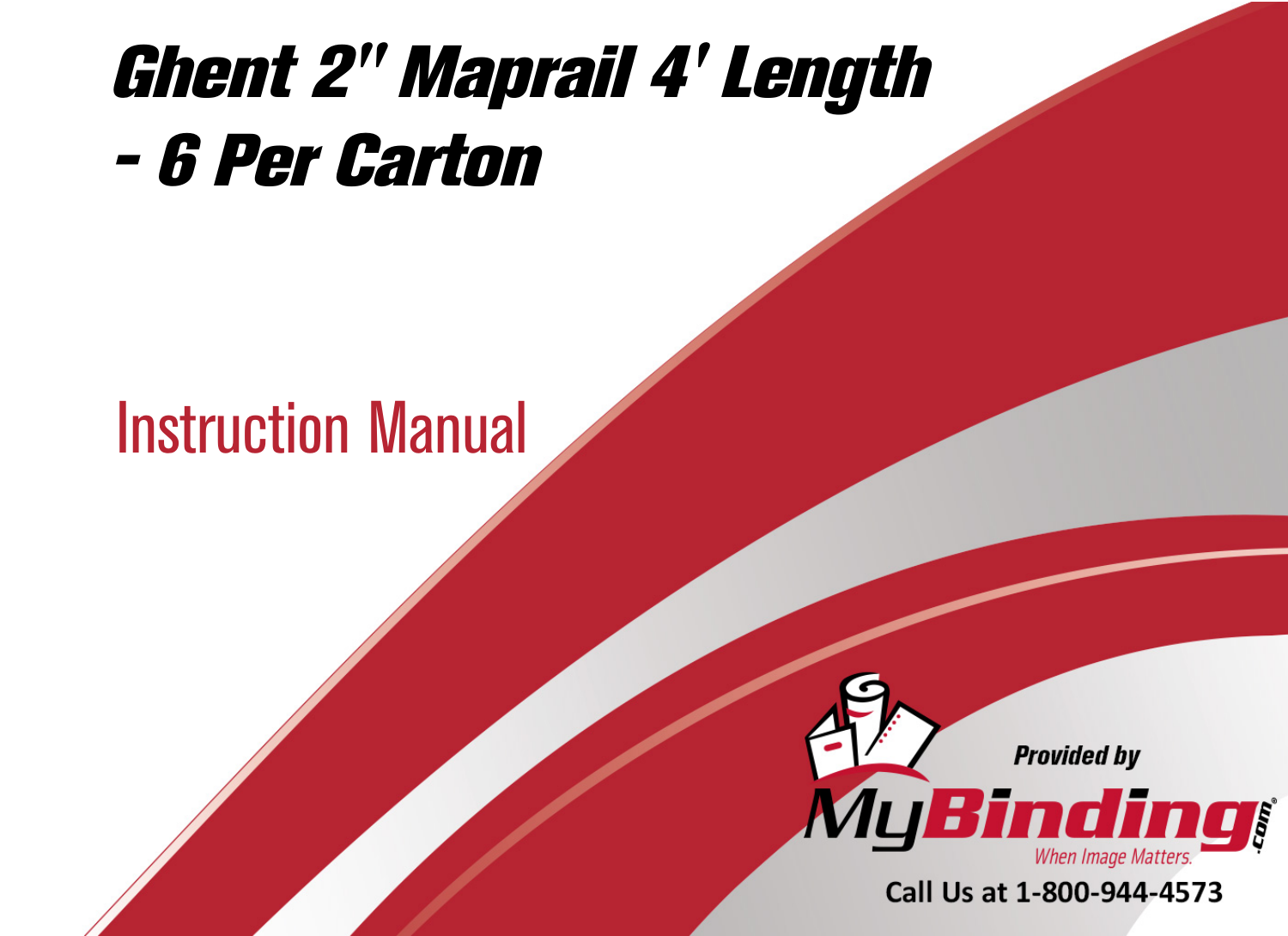Your Ghent Maprail is designed for mounting on most wall surfaces or board frames. Because of the wide variety of mounting surface construction, specific mounting hardware is not supplied.

Select mounting location and determine the required hardware (see hardware recommendations to the right).

Remove the cork insert by sliding it out of the aluminum extrusion.

If mounting to a studded wall: Scribe the center of the stud to the aluminum extrusion. At your mark, position drill bit at the center of the extrusion (use groove as a drill guide).

If mounting to a board frame: Predrill the maprail extrusion with 3/16" dia. holes on 16" centers. Position drill bit at the center of the extrusion (use groove as a drill guide).

Note, when attaching maprail to mounting surface, it is recommended that screw heads be countersunk. When maprail extrusion is installed, re-insert the cork by sliding it into the extrusion as shown in the illustration to the right. Trim overhanging cork from edges, and slide on maprail accessories as needed.

If desired, install a #8 x 1/2" truss head screw (not included) to retain maprail accessories. Drill a 3/16" dia. holes 3/8" in from each end through cork and maprail extrusion.

Note: The maximum load limits for 1" tall maprails is 10 lbs. Maximum load limits for 2" tall maprails is 15 lbs.



[MyBinding.com](http://www.mybinding.com) 5500 NE Moore Court Hillsboro, OR 97124 Toll Free: 1-800-944-4573 Local: 503-640-5920

## MAPRAIL INSTRUCTION SHEET



ISMR0888